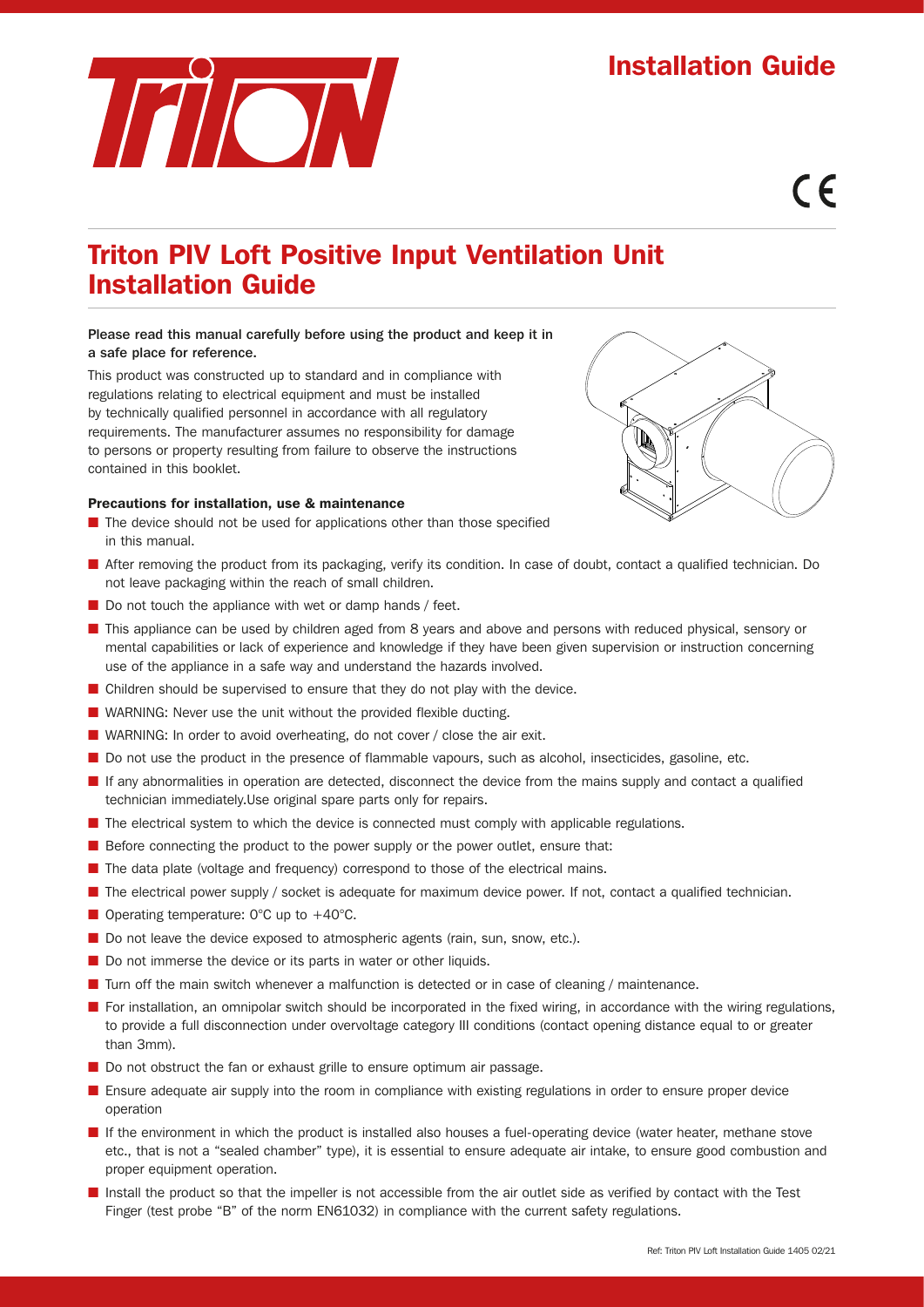### What is in the box

Installation guidance is provided for information only and should be read in conjunction with standard details. Site specific detailing and installation methodology should be considered on a case by case basis.

| 1. Ventilation unit    | 5. Diffuser        |
|------------------------|--------------------|
| 2. Filter (pre-fitted) | 6. Installer label |
| 3. Flexible Duct       | 7. Dyno-tie        |
| 4. Installation Manual | 8. Hanging kit     |

### Introduction

The Triton PIV Loft is a positive input ventilation unit suitable for installation in a loft. It continuously supplies fresh air through a single discharge diffuser, situated on the ceiling of the top floor in a central hallway or landing.

The unit is suitable for hanging using the kit provided or roof joist mounting.

### Technical Specifications

- Outer fan casing manufactured from pre-coated galvanised sheet steel providing a lightweight construction.
- Supplied diffuser fitted with a discrete aesthetic front facia manufactured from a robust ABS plastic in white RAL 9010.
- An ultra-quiet EC motor / fan assembly for energy saving, mounted on ball bearings that guarantee a longer product life and is suitable for cold climates.
- G4 filter fitted as standard with large surface area to provide long filter life and efficient filtration of incoming air.
- Supplied with quality flexible duct to connect fan and diffuser.
- Single duct connection to supply fresh clean air without the need to create holes in external walls.
- All fans are individually tested before leaving the factory and are designed and manufactured to procedures defined in BS EN ISO 9001:2015.

|  |  |  | Power Supply 230V - 50 / 60Hz. |  |  |
|--|--|--|--------------------------------|--|--|
|--|--|--|--------------------------------|--|--|

| <b>Model</b>        |                              | <b>Power</b><br>W max                | <b>Sound pressure</b><br>$dB(A)$ @3m |                                         |
|---------------------|------------------------------|--------------------------------------|--------------------------------------|-----------------------------------------|
| Triton PIV Loft     |                              | 29                                   |                                      | 27                                      |
| <b>Unit Setting</b> | Normal mode<br>Airflow (L/s) | <b>Power Consumption*</b><br>(Watts) |                                      | Max Filter Change Interval**<br>(Years) |
| $\mathbf 1$         | 17                           | 2.0                                  |                                      | 10                                      |
| 2                   | 21                           | 2.5                                  |                                      | 10                                      |
| 3                   | 25                           | 3.3                                  |                                      | 9                                       |
| $\overline{4}$      | 29 (default)                 | 3.8                                  |                                      | 7.5                                     |
| 5                   | 33                           | 4.1                                  |                                      | 6.5                                     |
| 6                   | 37                           | 4.6                                  |                                      | 6                                       |
| $\overline{7}$      | 41                           | 5.6                                  |                                      | 5.5                                     |
| 8                   | 45                           | 6.5                                  |                                      | 5                                       |

\*The power consumption shown is in Normal mode. \*\*Filter change interval is indicative. High pollution and use of Override Boost mode will affect filter life.

### Installation

Prior to installation the loft should be inspected to ensure there is adequate ventilation of the loft. The presence of daylight is a good indication of a loft that is suitably ventilated. Advice should be obtained if the loft is tightly sealed.

There should be no leaks from the house into the loft. Extractor fans should not discharge straight into the loft. Loft hatches and holes for ceiling lights should be adequately sealed.

The unit must not be installed in a loft space that is open to another property's loft space e.g. in a terraced home without a barrier between loft spaces.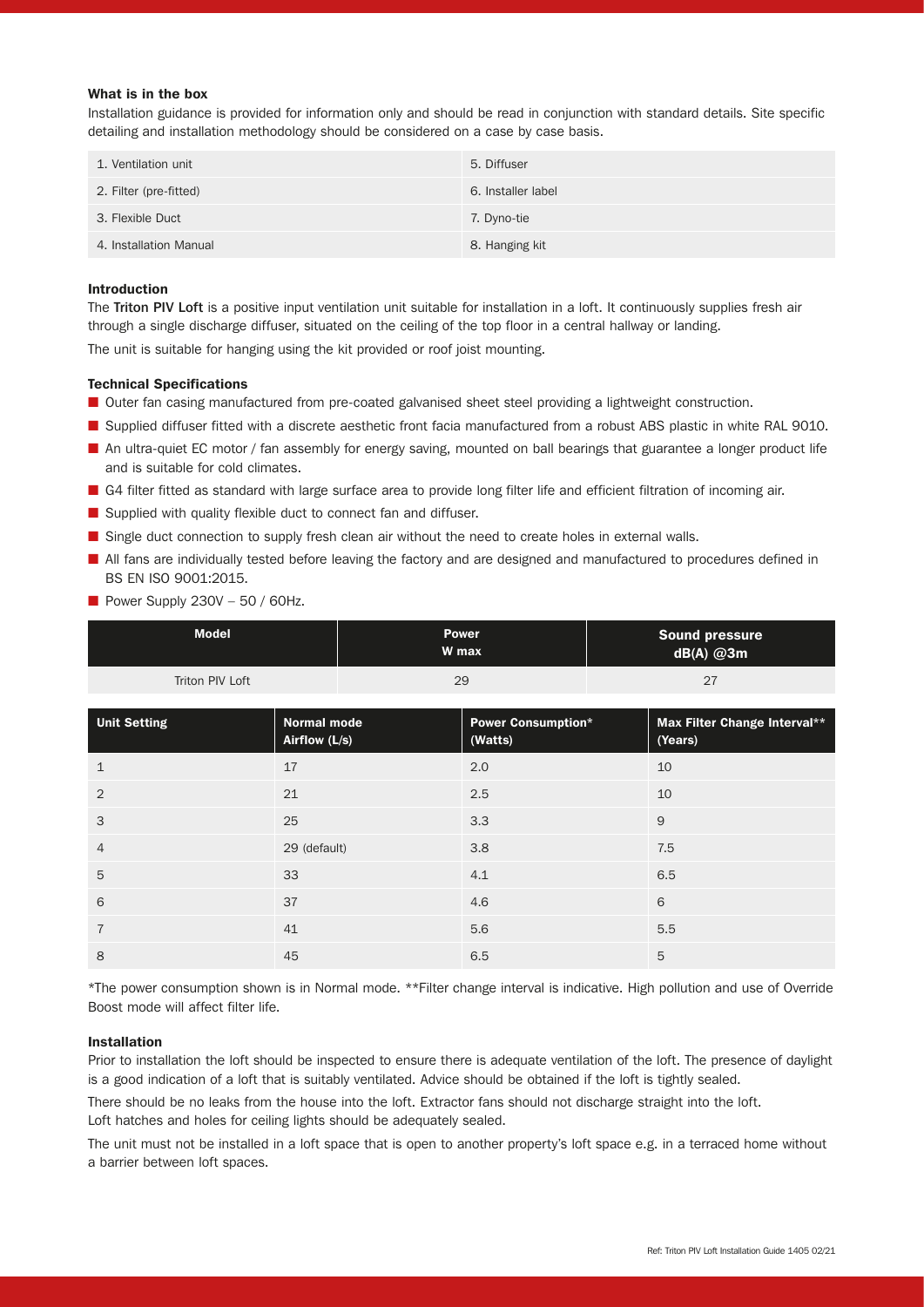### Dimensions



### **Diffuser**

When fitting the diffuser near a smoke alarm, the blanking plates provided must be fitted to avoid blowing air over the smoke alarm and affecting its operation. If the unit is installed in a dwelling 3 storeys or above, it should be linked to a smoke alarm in such a way that power is removed from the PIV if the smoke alarm is activated. Our standard diffuser is not suitable for installation in 3 storey or above homes or fire protected areas. If you require guidance on any of the above, please contact Triton Systems.



339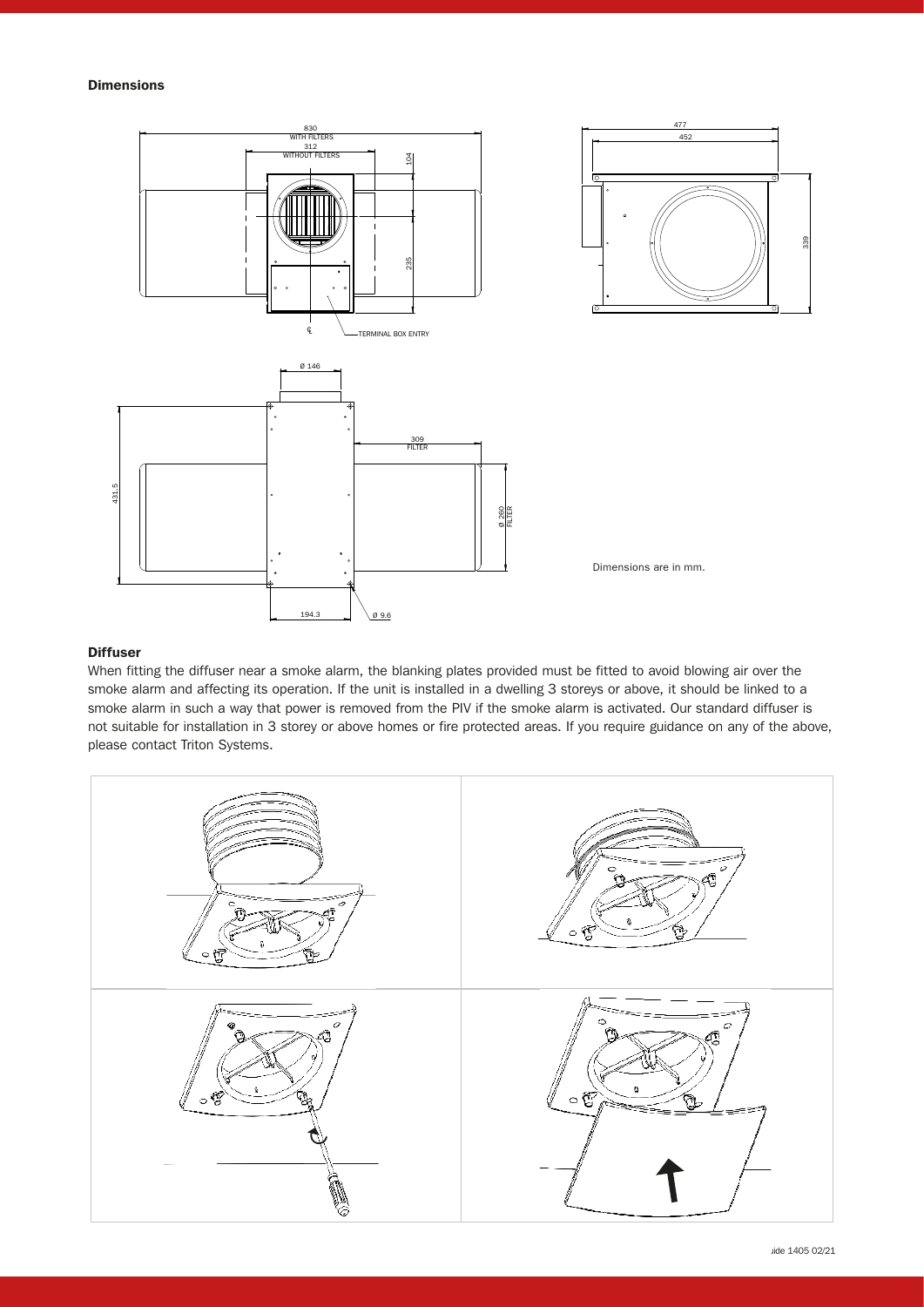### PIV Unit

Ensure that flexible ducting is pulled taut and is not kinked or crushed. This will impact the performance of the unit and may cause noise.



#### Hanging Kit

The Triton PIV Loft is provided with a hanging kit comprising either a steel wire with carabiners or a single nylon cord.

The kit is not intended for use by persons (including children) with reduced physical, sensory or mental capacities or those with a lack of experience and knowledge, unless they have been given supervision or instruction concerning use of the kit from a person responsible for their safety.

Children should be supervised to ensure that they do not play with the device.

Ensure the hanging cord suspends the unit in a safe and accessible location from a suitable and secure fixing point.

Hanging the unit safely and correctly is the responsibility of the installer. All fixings, and knots in the cord if used, must be secure and strong enough to hold the weight of the unit.



- 1. Ensure that the carabiners are securely attached to diagonally opposite pre-punched holes.
- 2. To link the 2 ends of the steel wire insert them both into the securing clamp and tighten with a screwdriver.
- 3. Use loop to hang off of a suitably sized screw/nail.



- 1. Take the cord thread through diagonally opposite pre-punched holes.
- 2. Tie a suitable knot at each end to prevent loosening.
- 3. Take the centre of the cord, pinch and knot creating a loop.
- 4. Use loop to hang off of a suitably sized screw/nail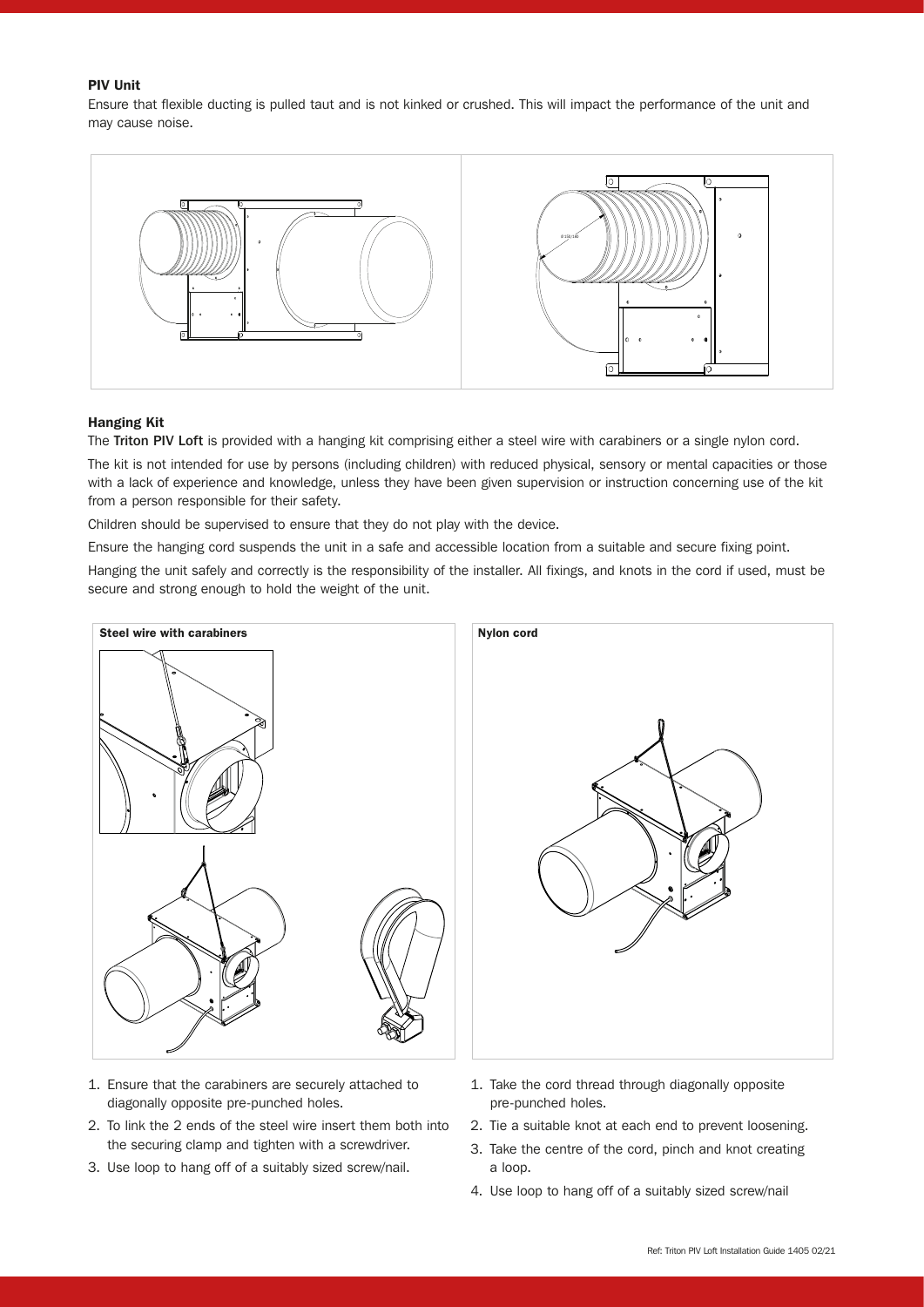### Joist Mounting

Suitable screws can be used to secure the unit, through the pre-punched holes in the base to wooden joists. Please ensure that there is at least 150mm clear all around the unit, including the bottom, to allow air to enter the unit via the filters. Please pay particular attention to make sure no mineral wool or other loft insulation material is within 150mm of any part of the unit. Timber spacers on joists may be required to achieve this.



#### Electrical Wiring

The unit must be earthed.



The Triton PIV Loft power cable has been prewired to aid installation. We recommend power cable termination to a suitable non-switched fused spur. If using additional control cables these should be passed through the spare cable grommet.

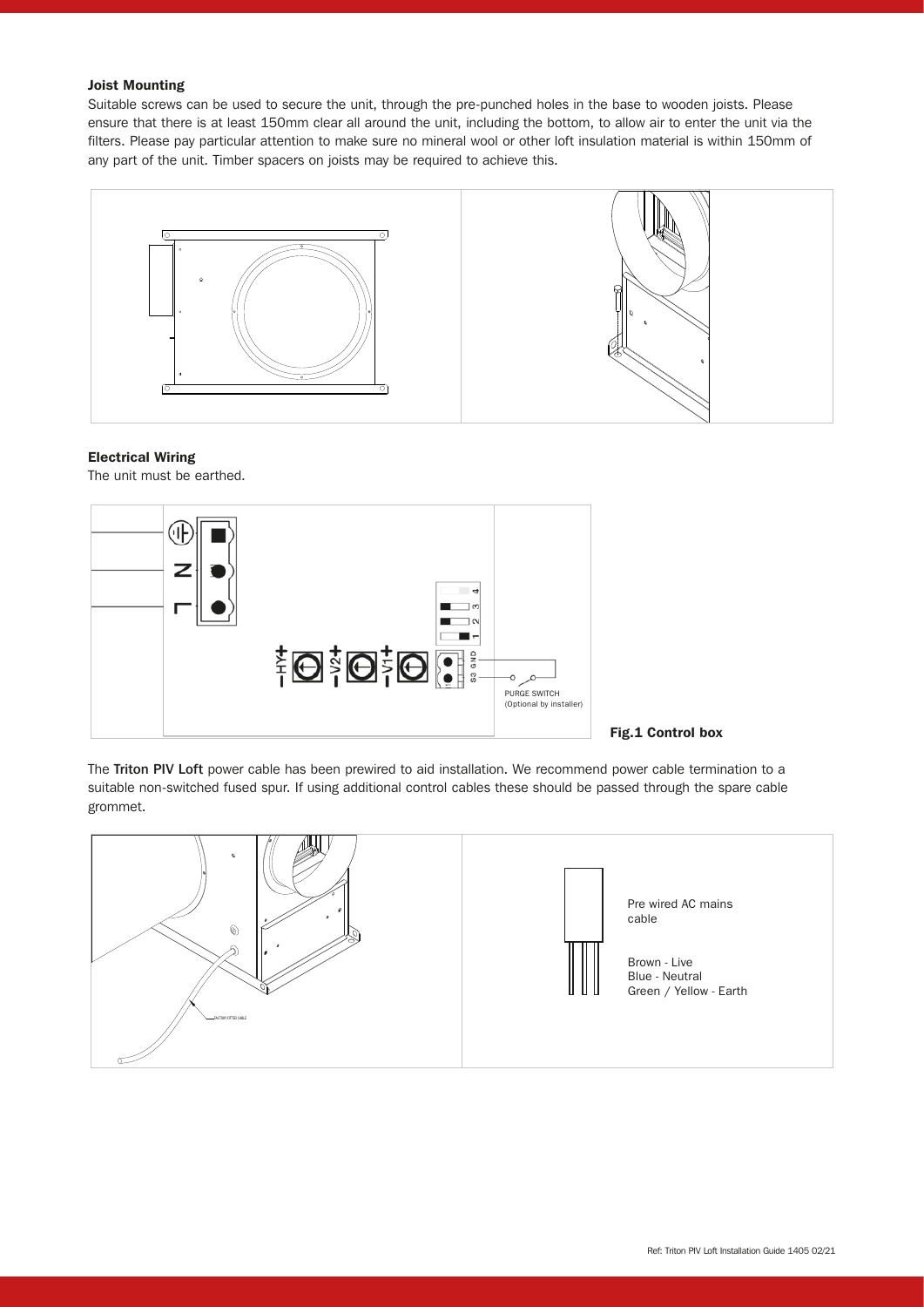### **OPERATION**

### Introduction

The Triton PIV Loft unit runs continuously in your loft at a low level supplying fresh clean air into your home. This fresh air dilutes the stale and humid air in your house and is a great way to prevent and even cure condensation dampness and mould problems.

The unit setting is selected by the installer to suit the size, layout, thermal properties and moisture production in the home. Getting this setting right is very important and is often based on the experience of the installer. It is as important not to over ventilate as it is to under ventilate a home.

The unit has numerous automatic speed adjustments to optimise ventilation and energy use.

### Normal Mode

The unit will run in this mode for the vast majority of its time until the unit's integral temperature sensor switches it to "Heat Recovery" or "Comfort Control", or "Standby" mode or the "Override Boost" mode (if connected via a suitable switch) is activated by the occupants.

This rate is set via 3 dip switches shown in the wiring diagram, when leaving the factory this is set to 29l/s.

### Heat Recovery or Comfort Control Mode

When the Heat Recovery mode function is required, when air in the loft is above the selected trigger temperature, the unit will automatically switch to the selected increased speed. This increase in speed takes advantage of otherwise unused energy in the roof space and brings it inside the house potentially reducing heating bills.

When the Comfort Control mode function is required, when air in the loft is above the selected trigger temperature, the unit will automatically switch to the selected reduced speed.

This trigger temperature for either mode is adjustable between 15-25°C, via trimmer V1 (shown in the wiring diagram). The default when leaving the factory is 19°C. It is usually adjusted to 1°C above the temperature the home is heated to.

The amount the fan increases/decreases is adjustable via the HY trimmer (shown in diagram). The increase/decrease is adjustable between -50% and +50% of the Normal mode speed. The factory default is 0%.

FOR EXAMPLE: The Normal mode speed is set at 29 l/s and the HY trimmer is in the +20% position. When triggered, the increased airflow will be  $29 + 5.8 =$ 34.8l/s.

### Summer Standby Mode

The summer shutdown function limits the chance of the house overheating when temperatures in the loft reach a level that is uncomfortable. The unit will essentially switch off when the loft temperature reaches a "Standby" trigger temperature to save energy and prevent undesirable warm air being introduced unnecessarily in to the home.

Some customers wish to have their unit operating all year round e.g. for Radon Gas control or pollen filtration during summer. That's why an adjustable trigger temperature has been incorporated.

This temperature set point is adjustable via trimmer V2 (shown in the wiring diagram) between 20°C and 40°C, the default when leaving the factory is 26°C.

### Override Boost Mode

The unit's automatic controls can be overridden to operate the unit at its maximum airflow by means of a user switch. The override boost can be triggered via a dedicated external volt free switch connecting GND and S3 terminals (shown in diagram). Purge operation overrides any other speed settings.

This function can be incorporated at installation stage or later. The unit will function automatically with or without it.

To prevent excessively warm air being supplied to the home and to protect the components of the unit, the purge will not operate above 40°C.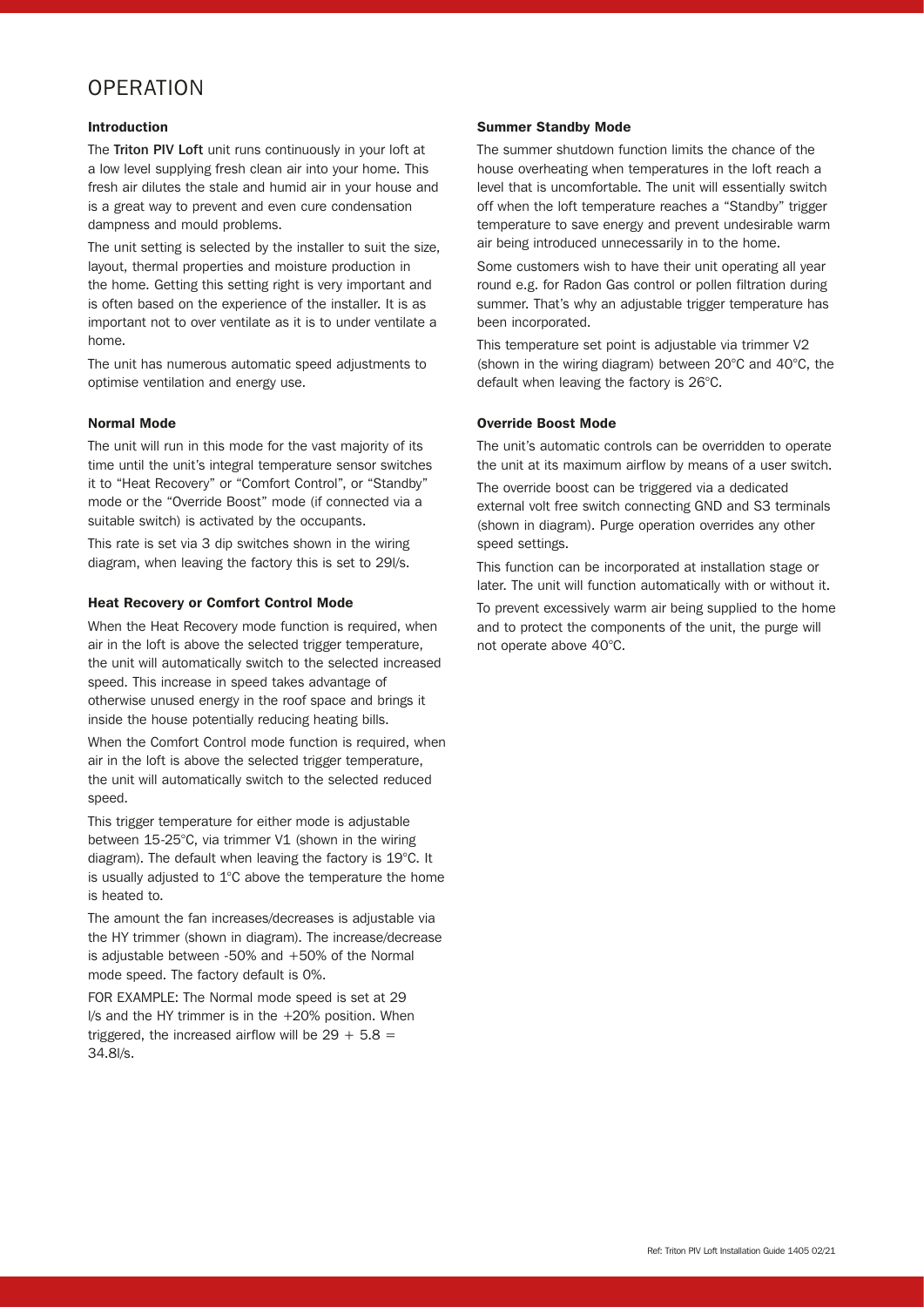### Normal Mode Fan Speed Setting

To set the Normal mode airflow rate use the table below to set dip switches as shown in Figure 1 Control box.

| <b>DIP1</b>  | DIP <sub>2</sub> | DIP3         | DIP4         | <b>Normal mode airflow</b><br>(I/s) |
|--------------|------------------|--------------|--------------|-------------------------------------|
| $\Omega$     | $\Omega$         | $\Omega$     | X            | 17                                  |
| $\Omega$     | $\Omega$         | $\mathbf{1}$ | $\mathsf{x}$ | 21                                  |
| $\Omega$     | $\mathbf{1}$     | $\Omega$     | $\mathsf{x}$ | 25                                  |
| $\Omega$     | $\mathbf{1}$     | $\mathbf{1}$ | X            | 29 (default)                        |
| $\mathbf{1}$ | $\Omega$         | $\Omega$     | $\mathsf{X}$ | 33                                  |
| $\mathbf{1}$ | $\Omega$         | $\mathbf{1}$ | $\mathsf{x}$ | 37                                  |
| $\mathbf{1}$ | $\mathbf{1}$     | $\Omega$     | $\mathsf{x}$ | 41                                  |
| $\mathbf{1}$ | 1                | $\mathbf{1}$ | $\mathsf{x}$ | 45                                  |



### Trimmer Setting

| <b>Trimmer Label</b> | <b>Operation</b>                                                    | Range                                        | <b>Default</b> |
|----------------------|---------------------------------------------------------------------|----------------------------------------------|----------------|
| V <sub>1</sub>       | Heat recovery or comfort control mode trigger temperature           | 15 to $25^{\circ}$ C                         | $19^{\circ}$ C |
| V <sub>2</sub>       | Summer standby trigger temperature                                  | 20 to $40^{\circ}$ C                         | $26^{\circ}$ C |
| <b>HY</b>            | % increase / decrease when in Heat Recovery or Comfort Control Mode | $-50\%$ to $+50\%$ of<br>Normal mode airflow | 0              |



### MAINTENANCE

Make sure the mains supply of the unit is disconnected before performing any maintenance. Maintenance must be carried out by a qualified technician and in accordance with local rules and regulations.

Filters of the PIV unit require changing according to the filter change period. When the filters are dirty less air will be supplied by the PIV unit and impact the effectiveness of the unit. In areas of high pollution e.g. beside main roads, more regular replacement may be required. Filters can be supplied by Triton Systems, part code 021-PIV-L-FILT-C.

Filters should be checked annually and cleaned with a vacuum cleaner if required. If a drop in ventilation rates are noticed this could also be an indication the filters need inspecting. The supply air diffuser should require little cleaning. If required the front facia is easily removed and washed under cold water.

| Year  | <b>Required Maintenance</b>                                       |
|-------|-------------------------------------------------------------------|
| 1 & 2 | Inspect, clean diffuser if required.                              |
| 3.4&5 | Inspect, clean diffuser if required, replace filters if required. |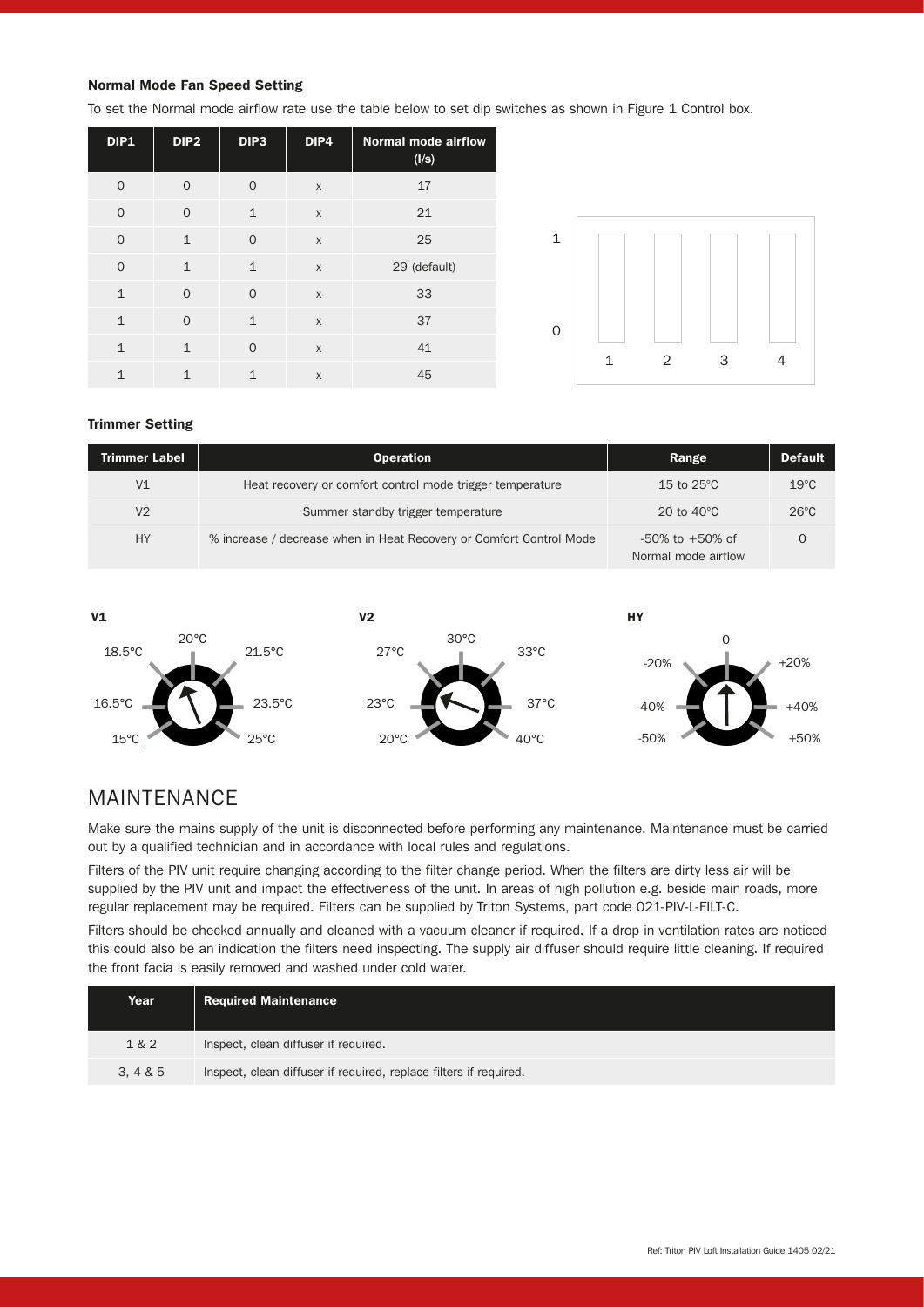### Standard Conformity

2014 / 35 / EU Low Voltage Directive (LVD)

2014 / 30 / EU Electromagnetic Compatibility (EMC), in conformity with the following standards:

Electrical Safety: EN60335-1(2012)+A11+A13; EN 60335-2-80(2003)+A1+A2.

Electromagnetic Compatibility: EN 55014-1(2017); EN 55014-2(2015); EN 61000-3-2(2014); EN 61000-3-3(2013).

### ErP Directive – Regulations 1253 / 2014 – 1254 / 2014

| a)      | Mark                                                    |                          | Manufactured by Elta Fans for Triton Systems |
|---------|---------------------------------------------------------|--------------------------|----------------------------------------------|
| b)      | Model                                                   |                          | Triton PIV Loft                              |
| C)      | <b>SEC Class</b>                                        |                          | C                                            |
| c1)     | SEC warm climates                                       | kWh/m <sup>2</sup> .a    | $-10.7$                                      |
| c2)     | SEC average climates                                    | kWh/m <sup>2</sup> a     | $-25.1$                                      |
| c3)     | SEC cold climates                                       | kWh/m <sup>2</sup> .a    | $-50.2$                                      |
|         | Energy label                                            |                          | <b>No</b>                                    |
| d)      | Unit typology                                           |                          | Residential - unidirectional                 |
| e)      | Type of drive                                           |                          | Multi-speed drive                            |
| f)      | Type of Heat Recovery System                            |                          | Absent                                       |
| g)      | Thermal efficiency of heat recovery                     | $\%$                     | N/A                                          |
| h)      | Maximum flow rate                                       | $m^3/h$                  | 288                                          |
| i)      | Electric power input at maximum flow rate               | W                        | 29                                           |
| j)      | Sound power level (L <sub>wa</sub> )                    | dBA                      | 43                                           |
| k)      | Reference flow rate                                     | $m^3/h$                  | 202                                          |
| $\vert$ | Reference pressure difference                           | Pa                       | 10                                           |
| m)      | Specific power input (SPI)                              | W/m <sup>3</sup> /h      | 0.054                                        |
| n1)     | Control factor                                          |                          | 0.65                                         |
| n2)     | Control typology                                        |                          | Local demand control                         |
| o(1)    | Maximum internal leakage rate                           | %                        | N/A                                          |
| O(2)    | Maximum external leakage rate                           | $\%$                     | N/A                                          |
| p1)     | Internal mixing rate                                    | $\%$                     | N/A                                          |
| p2)     | External mixing rate                                    | $\%$                     | N/A                                          |
| q)      | Visual filter warning                                   | $\overline{\phantom{0}}$ | N/A                                          |
| r)      | Instructions to install regulated grilles               |                          | Check the instruction booklet                |
| S)      | Internet address for pre / disassembly instructions     |                          | www.eltafans.com                             |
| t)      | Airflow sensitivity to pressure variations              | %                        | 10                                           |
| u)      | Indoor / outdoor air tightness                          | $m^3/h$                  | 101                                          |
| v1)     | AEC - Annual electricity consumption - warm climates    | kWh                      | 0.4                                          |
| v2)     | AEC - Annual electricity consumption - average climates | kWh                      | 0.4                                          |
| V3)     | AEC - Annual electricity consumption - cold climates    | kWh                      | 0.4                                          |
| w1)     | AHS - Annual heating saved - warm climates              | kWh                      | 11.9                                         |
| w2)     | AHS - Annual heating saved - average climates           | kWh                      | 26.2                                         |
| w3)     | AHS - Annual heating saved - cold climates              | kWh                      | 51.3                                         |